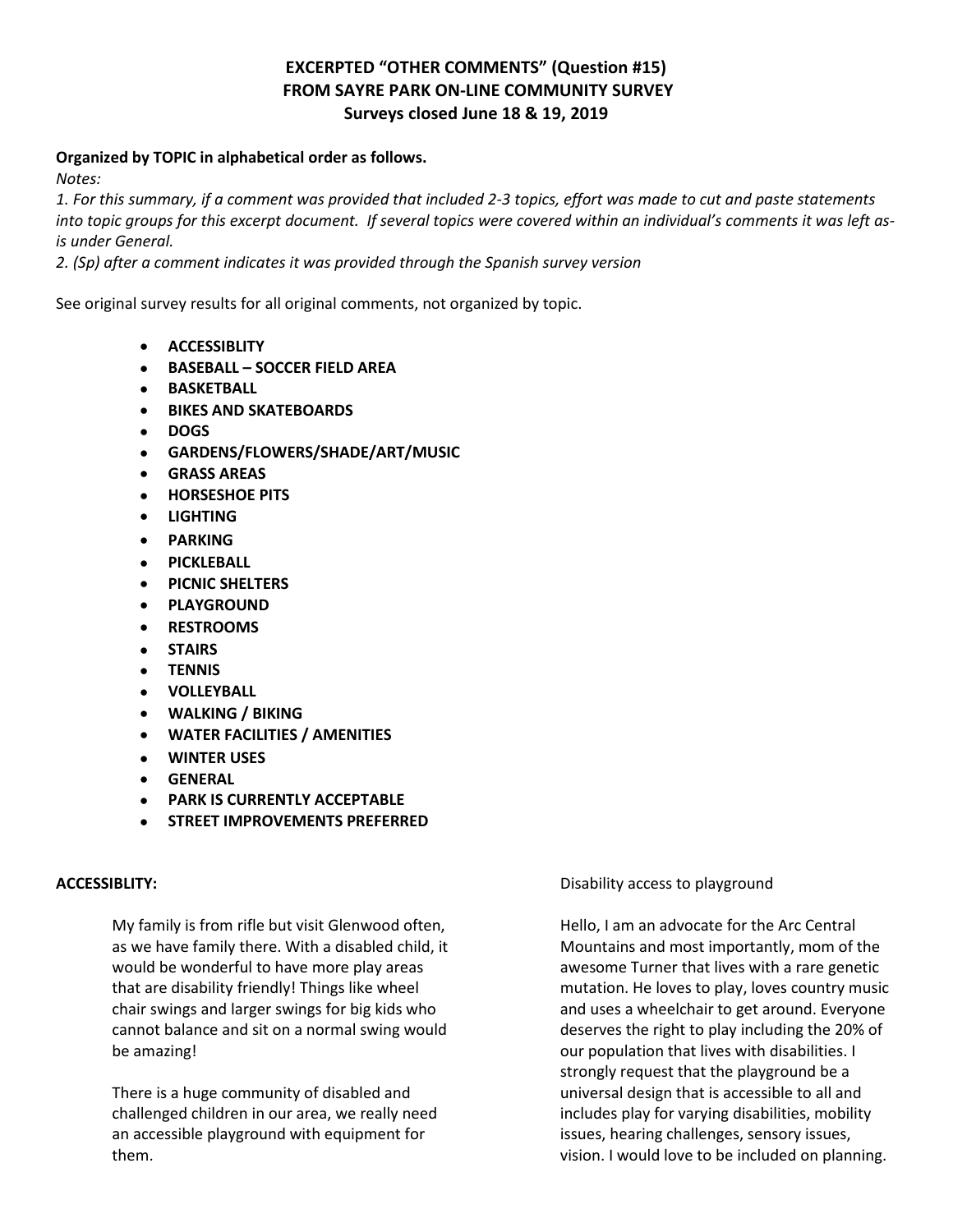# Jenni Fautsko 970.379.8945 Jenni@arccentralmountains.org Thank you very much!

I would love to see an accessible playground. Currently the closest playground that my son can use is in Grand Junction.

Please make this playground accessible to ALL abilities. Under federal law new and remodeled playgrounds should be accessible to all. The nearest playground that is accessible to children with mobility children is Grand Junction. Many of these families unfortunately are not able to have their kids participate in extra curriculars. (Either people are intimate for just have no interest in working with special needs kiddos). Going to the park is one of the few things children with different abilities can do and it's unfortunate when families have to make that hour drive just to find a park that is accessible.

# Accessible playground is a must

Increase access for children and adults with physical challenges, with: better curb cuts, parking, playground equipment, replace the steps to the backside of the baseball outfield with a ramp. These improvements will be helpful for all people whether in a wheelchair, pushing a stroller, or someone on crutches from a ski injury.

Access for those with disabilities is a MUST.

Lots of accessibility for different abilities

Proper grounding for myself who uses a cane and my young daughter who uses a wheelchair. Please go above and beyond basic ADA regs and strive for Universal Design for ALL ABILITIES AND AGES. Shade is also important as someone who also continually fights skin cancer. We shouldn't have to travel to Grand Junction or Denver to play on a playground. ADA is the law and this area is extremely lame about it. My children are eighth generation locals and we shouldn't have to move to the city to have their needs met.

More disability minded.

# **BASEBALL – SOCCER FIELD AREA:**

An all turf field would DEFINITELY be utilized.

I absolutely detest fake turf. The ball field at Aspen Rec smells like plastic off-gassing as I ride past it on a warm day. Same chemical smell from our synthetic tennis courts.

I think the baseball field should be moved closer to the high school on school district ground

Reconfigure the field and put home plate close to playground. Sledding hill goes to where infield is now and the dead space in center becomes your pickle courts terraced above current tennis court. Find a win win.

I am in support of a more basic and natural park that doesn't include many specific features like baseball diamonds and pickle ball courts. Less is more. I think the baseball diamond is underutilized for the huge amount of space it takes up, is unsightly, and cannot be used for much other than baseball or softball. I think it should be removed. A soccer field would likely see more use and could be used for alternative activities such as football or ultimate frisbee. Baseball and softball are not exactly the safest activities to be playing in a multi use park space anyway and there are already plenty of baseball fields in other Glenwood parks.

This town needs more places for people to play soccer. It's the fastest growing sport in the nation and a ton of people play here, yet We have so few areas for people to play soccer. Small fields for informal pickup games are fine they can be used for youth during youth seasons. If the idea of tearing out the tennis courts to accommodate pickle ball is being discussed, why not consider something similar for a small turf area for kids to play soccer. Or, we must make sure that those courts are for multi-sport use, including soccer. I'd wager more people regularly play soccer in this town than those that play pickle ball and baseball combined. We have tons of baseball fields (unused most of the year). There is a segment of the community that loves pickle ball - they need more space, so yes let's make sure we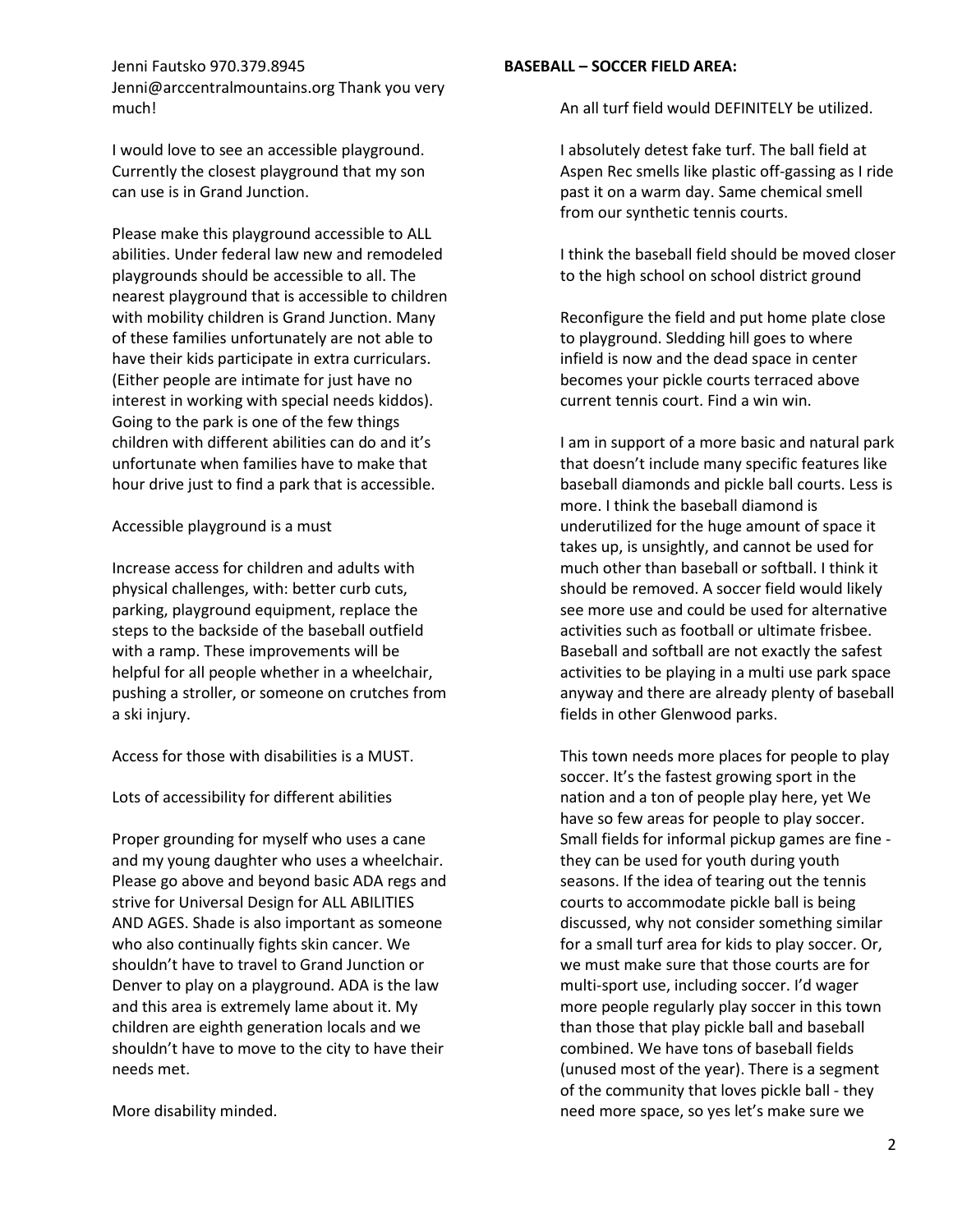integrate that. At the same time, don't forget about all the kids and adults that play soccer. I am one of the people that organizes pickup soccer in town and we have a very hard time finding space and there are a ton of people that play. Thanks so much for doing this.

I struggle with concept of artificial turf. If city can explain how it is better than real sod and not ultimately damaging to environmental t or no worse than sod that takes water and maintenance, I might be more for it. Our kids and our air need real earth and real plants.

Allow the baseball fields to be used for Little Leagues, community center and drop in baseball.

### Soccer fields

### Soccer

I am concerned with additional heat added from the installation of a synthetic field. The baseball fields already seem to be very hot during sunny days.

I prefer trees and landscape to the baseball diamond. I'd like to see baseball eliminated and referred to Two Rivers Park.

Soccer fields are limited in the valley. It would be great if there could be an addition of soccer playing space in Glenwood.

Soccer nets. Regular size or smaller size for pick-up soccer.

Add mesh in the area of baseball (Sp)

#### **BASKETBALL:**

resurface the basketball court!

# **BIKES AND SKATEBOARDS:**

Bike park, pump track! Skatepark

Would love a skate park!

### **DOGS:**

and the main reason I do not regularly use the park and haven't in years - ENFORCE THE NO DOGS/LEASH LAWS!!! NOTHING WORSE THAN TRYING TO ENJOY THE PARK AND SEEING SOMEONE FEELING THE RULES ABOUT DOGS DON'T APPLY TO THEM OR FIDO - OR WORSE, ENCOUNTERING POOP IN THE SAND!

Dog run area.

dog walking.

More dog friendly provisions and possibly a dog area.

### **GARDENS/FLOWERS/SHADE/ART/MUSIC:**

The park should have more art and gardens to become an attraction to stop and visit. We have only one park that is central to Glenwood. Not all parks need to address our competitive needs.

A labyrinth, zen garden, or a maze garden done with shrubs would be great.

The city of Glenwood Springs needs to get their priorities in order. Why are we discussing a major overhaul of a park that functions adequately - but can't manage to even maintain our city streets?

Sitting areas under shade trees

Musical instruments like Moab Utah part. Great for adults and children and very classy.

art statues

More trees for shade.

Keep it lower maintenance where possible. Adding some flowers/signage may encourage more visitors to enjoy the park and/or relax and picnic there.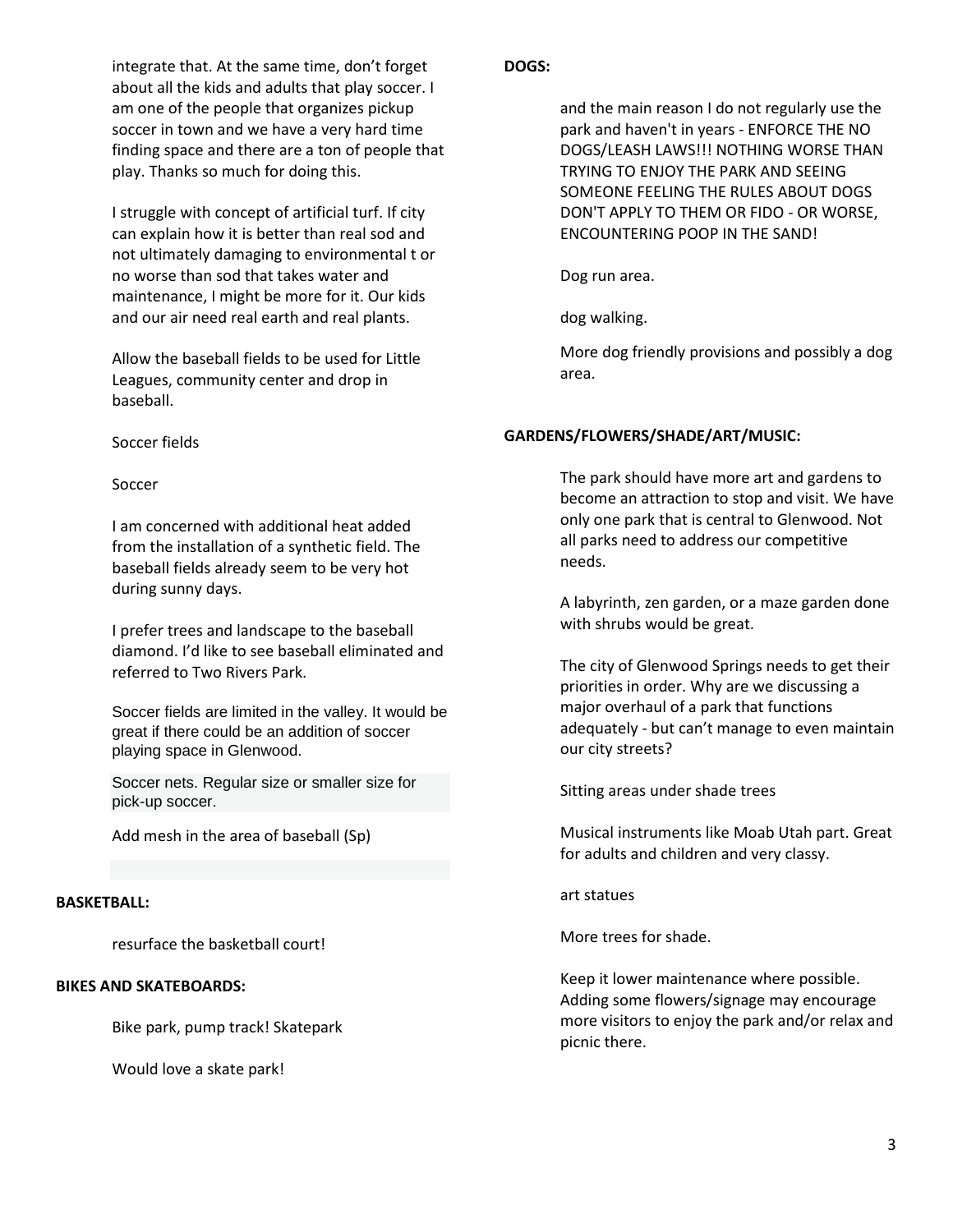I believe additional flowers, etc. is frivolous and adds unnecessary upkeep while simultaneously taking away open/usable space.

My only comment is to keep climate change in mind. Maintaining a water feature during a drought or when water restrictions are in place may cause backlash. Plants that are more drought-tolerant should be selected.

Add a monument of a large strawberry or the person that invented the fair with a basket of strawberries. (Sp)

### **GRASS AREAS:**

We would like to keep the open grassy fields, and the sloping grass above the baseball outfield for bike polo games and tournaments. We have hosted 4 or 5 tournaments in Sayre Park. Our bike polo club says its the best venue in Colorado! Please don't change it!

I use the open grassy areas, which may be considered "under-utilized" in the previous questions in this survey, for walking and training my dog when these areas are not used by other people/dogs. (I pick up my dog's poo, so don't worry about that!) So I would prefer to leave as much of the existing grass as natural grass. I read recently about how artificial grass can be hotter than asphalt in the summer, both of which can injure a dog's paws. I am also interested to know what type of pesticides are used on the grassy areas in Sayre Park and other city properties because my dog likes to roll around and eat the grass.

I would prefer to see no grass ripped out and keep as much open space as possible. This is important to not have a distracting circus right on Grand to cause more traffic issues.

#### **HORSESHOE PITS:**

I don't think that we need to keep the horseshoe pit. I rarely see people using these features.

Remove Horseshoe pits

Do not remove the horseshoe pits please, baby sizing it down to two rather than three and upgrading the status of the pits they are still used quite regularly

I have never seen anyone use the horseshoe pits and believe those could be removed.

One addition to the horse shoe pits that would be welcomed by families is a corn hole set. [https://www.reddit.com/r/mildlyinteresting/co](https://www.reddit.com/r/mildlyinteresting/comments/bwu5zi/our_local_park_recently_installed_a_permanent/) [mments/bwu5zi/our\\_local\\_park\\_recently\\_instal](https://www.reddit.com/r/mildlyinteresting/comments/bwu5zi/our_local_park_recently_installed_a_permanent/) led a permanent/

#### **LIGHTING:**

lighting along walkways

I also think that lighting needs to be improved, particularly on the south side of the park near Grand Ave—it's downright dangerous to cross there at night.

Lighting at night until the park closes at 10:00 would be helpful.

I would love to see lighting like they have for the basketball courts for the volleyball court. I would also maybe be able to turn on the lights for the baseball field because we put up grass volleyball nets on hot summer weekends. We could have them automatically shut off at 10:00.

Lighting for volleyball court or baseball field more accessible to play at night, to auto shut off at 10:00pm with park closure. Or similar turn on/off function like basketball court.

Adequate night time lighting is also worth the expense.

Lights on volleyball and horse shoe pits

Add more night lighting (Sp)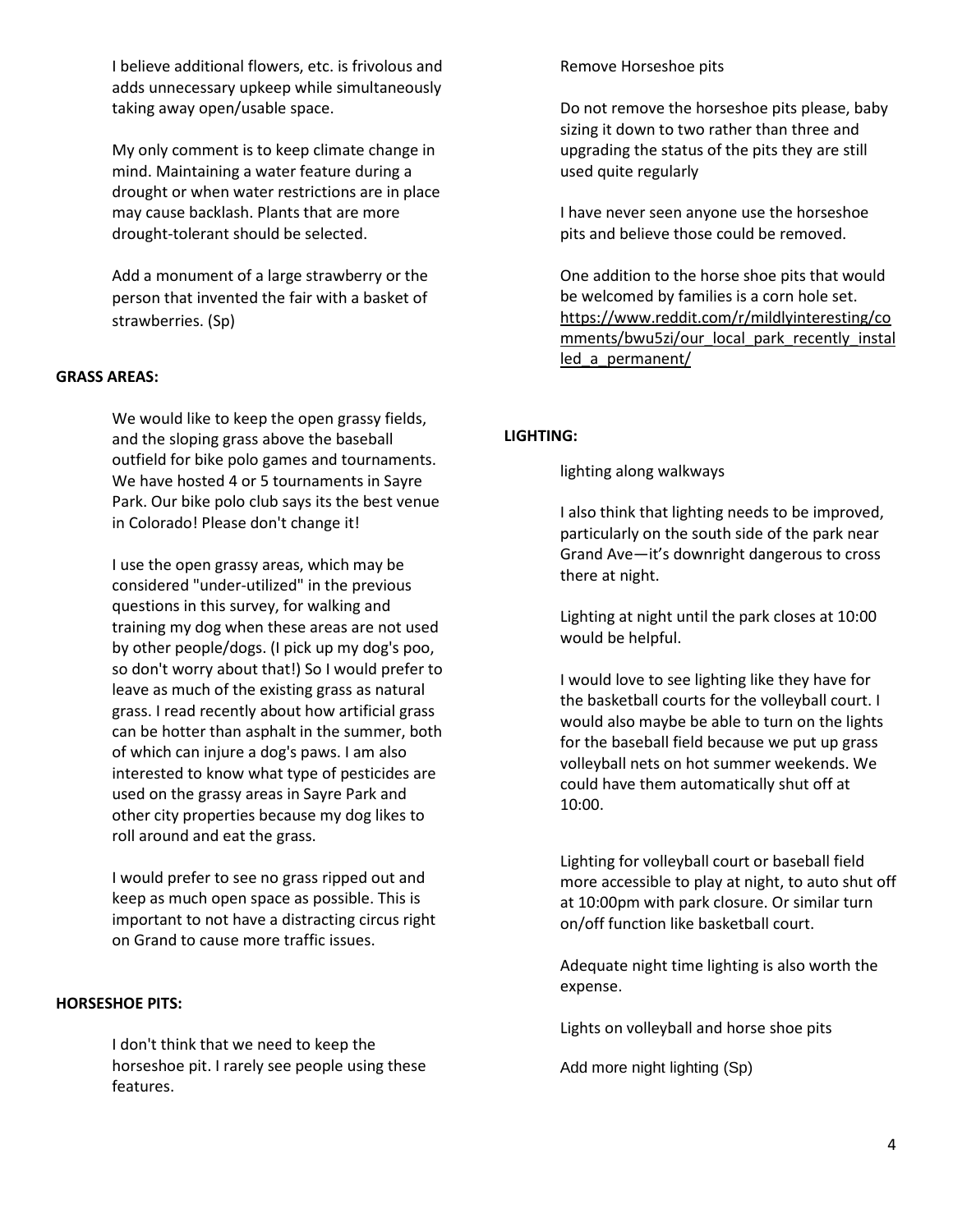### **PARKING:**

The parking lot is solely used by hospital employees, before the city worries about additional parking the hospital should address their needs. As the 2nd largest employer in Glenwood they add a lot to the traffic situation, they need to get people out of their cars and using public transportation or car pooling.

the parking is a joke

Wrt parking, employees/patrons of businesses across Hyland Park Drive from the tennis courts frequently use spaces that should be reserved for the park. Need signage.

# **PICKLEBALL:**

There are dedicated Pickleball courts all over the Western Slope but none in Glenwood where many players play but have to travel out of town. No one can play at Sayre right now because of the current surface. Tennis players don't want pickleball activity on the outside community center courts where there is 1 court lined for Pickleball but it's still used for tennis and if you can get on to play Pickleball you have to set up your own net. It'd be great not to have to deal with the tennis issue and have dedicated courts. Also there must be careful attention placed on space around each Pickleball court. Grand Junction courts are very well designed. Aspen courts are only marginally playable; you take a back swing on the baseline and hit the 'wall'. If you build them, they will come!

Pickleball courts are needed but not at the expense of a tennis court. There are already too few tennis courts in town.

Pickleball courts should be to USAPA standards so tournaments can be done to bring in tourism.

Pickleball is a great idea.

This should be approached as a one-time opportunity to address adult recreational and fitness needs such as pickleball. Pickleball courts would also provide another youth activity. There are four tennis courts (3 with lighting) at the community center and one tennis court available to the public. All at no charge. There are no dedicated pickleball courts in Glenwood.

If Glenwood Springs wants to host a pickleball tournament in the future, you will need 8 courts, not 4. Why not convert both tennis courts to 8 pickleball courts? You already have plenty of tennis courts at the Community Center. Currently, Gypsum has 8 outdoor, dedicated pickleball courts and attracts players from Glenwood Springs, Carbondale, and New Castle. The future of pickleball is in our youth. Already, students are learning to play in their P.E. classes in school. If you had 8 courts, you would see not only adult recreational and competitive players there, but you would also see families and kids - after school, after dinner, on weekends, and in the summer - playing this fast-growing sport. If you can't see the way to 8 courts in place of 2 tennis courts, then I would suggest you start with 4. You'll see how quickly they will get used, and there will be a request for more!

Put pickleball courts away from tennis courts because of noise. It drives tennis players crazy

It's ridiculous for the City to not have any outdoor dedicated Pickleball courts.

Multiple Pickleball courts with separations and lights are desired.

Pickle ball courts should be added. Pickle ball is the fastest growing sport in America, and Glenwood Springs needs some outdoor courts

I would like designated pickleball courts with LED lighting to expand the pickleball program in Glenwood.

Change with the times. Pickleball is a growing sport; tennis participation declining. Add some dedicated Pickleball courts.

Pickleball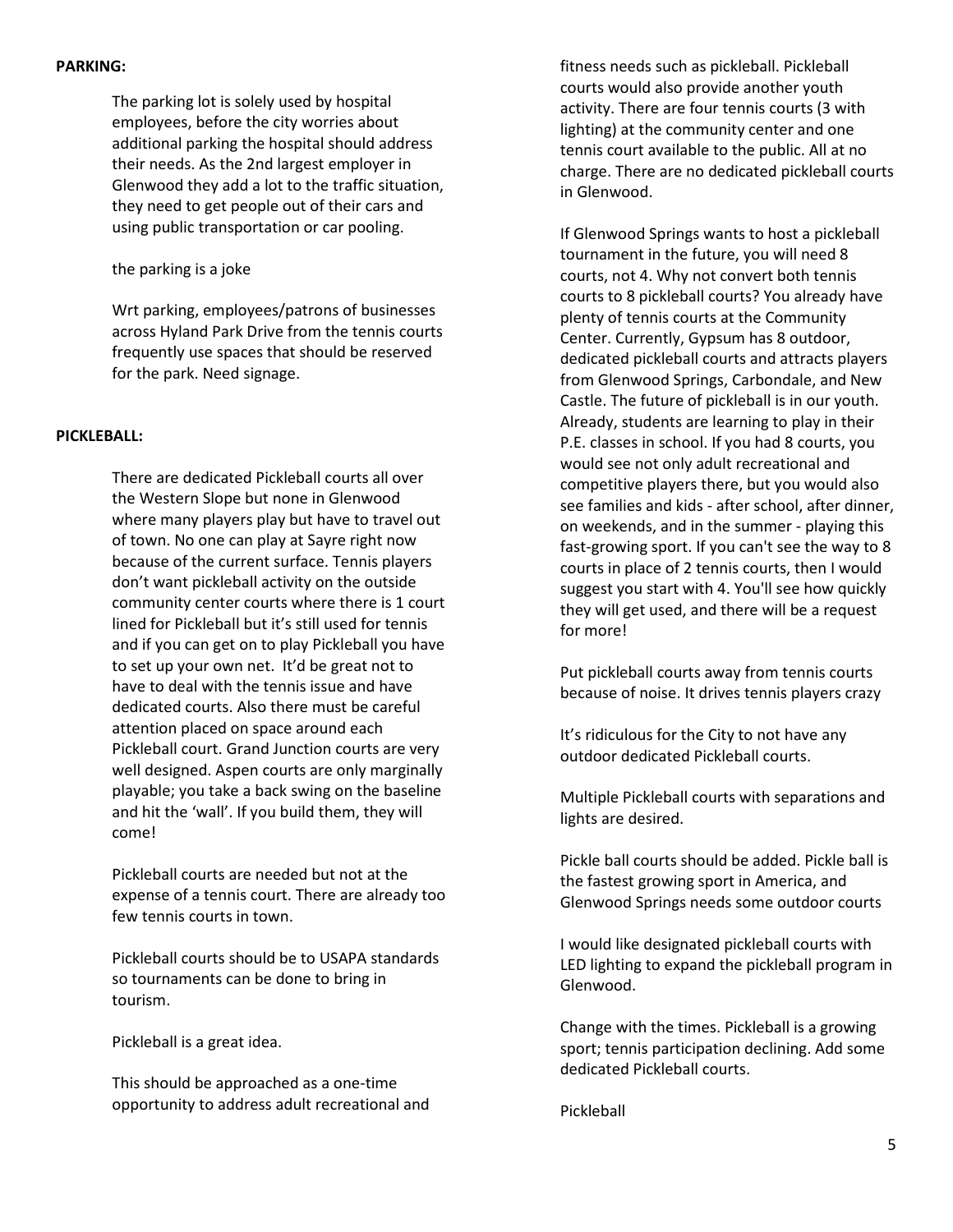#### pickle ball courts i would use

I would strongly suggest adding pickleball courts.

#### Pickleball courts

Pickleball is growing so fast and would be a great addition to the park.

I do not visit Sayre Park because I reside over 2 hours away. However, I am an avid pickleball player and travel all across the state and country for pickleball play and tournaments. Having dedicated pickleball courts in Glenwood Springs would draw visiting pickleball players from across the country who would then stay in your local hotels, eat in your local restaurants, and shop in your local shops. Pickleball players are largely retired people with disposable incomes and they plan their travels around tournaments and great pickleball facilities! Glenwood Springs would benefit from having a dedicated pickleball facility!

I play pickle ball and Glenwood is long overdue for dedicated courts while allowing for other rec. Uses.

Pickleball courts would be wonderful if added!

I would enjoy pickleball if it were available. At least put pickleball lines on the tennis courts so temp pickleball nets can be used

I've raised 2 children who also attended St Stephen Catholic school so we've used Sayer Park a ton. I've also played both USTA matches and private for fun matches on those courts. I'd love to see them repaired and ideally kept with an additional 4 pickleball courts added. The interest exists and each population is growing in interest so I believe it's a great investment.

#### **PICNIC SHELTERS:**

Please repair and maintain gazebo

#### **PLAYGROUND:**

I am surprised that the current playground is labeled as obsolete, as this playground is one of our favorites. Our son likes the bridges, the long runs and big drops of the slides, the bubble window that is so high up, and the climbing features. It isn't rusted or dangerous, and whenever we are there it seems to be well-used and liked by kids. I would just replace the slides with non-bumpy ones and maybe tube-type ones if those are safer than the current open ones? The rest just doesn't seem to need to be replaced.

If you build a toddler playground separate from the existing one, keep the two playgrounds right next to each other. Many of us have children of varying ages that need supervision and having the playgrounds separated by a pavilion would not be good.

Playground that has separate age appropriate play structures. Structures for older kids to play and structures for younger kids to play. Add in removable shade sails to help keep the structures cool in the summer, but can removed in the winter.

Safety barriers to keep kids from running into street near play areas

More shade. Trees or architectural shade. Shade where children play.... it will get hotter as time goes by so shade is important for kids and gatherings. Hot sun on playground equipment can burn or at least rightly discourage use.

more benches near playground

Playground needs to be ADA, everyone needs to play

The playground has a new play surface...I'm not in favor of any renovations.

Providing shade at the playgrounds is really needed as the existing equipment can't be used in the middle of the day of summer.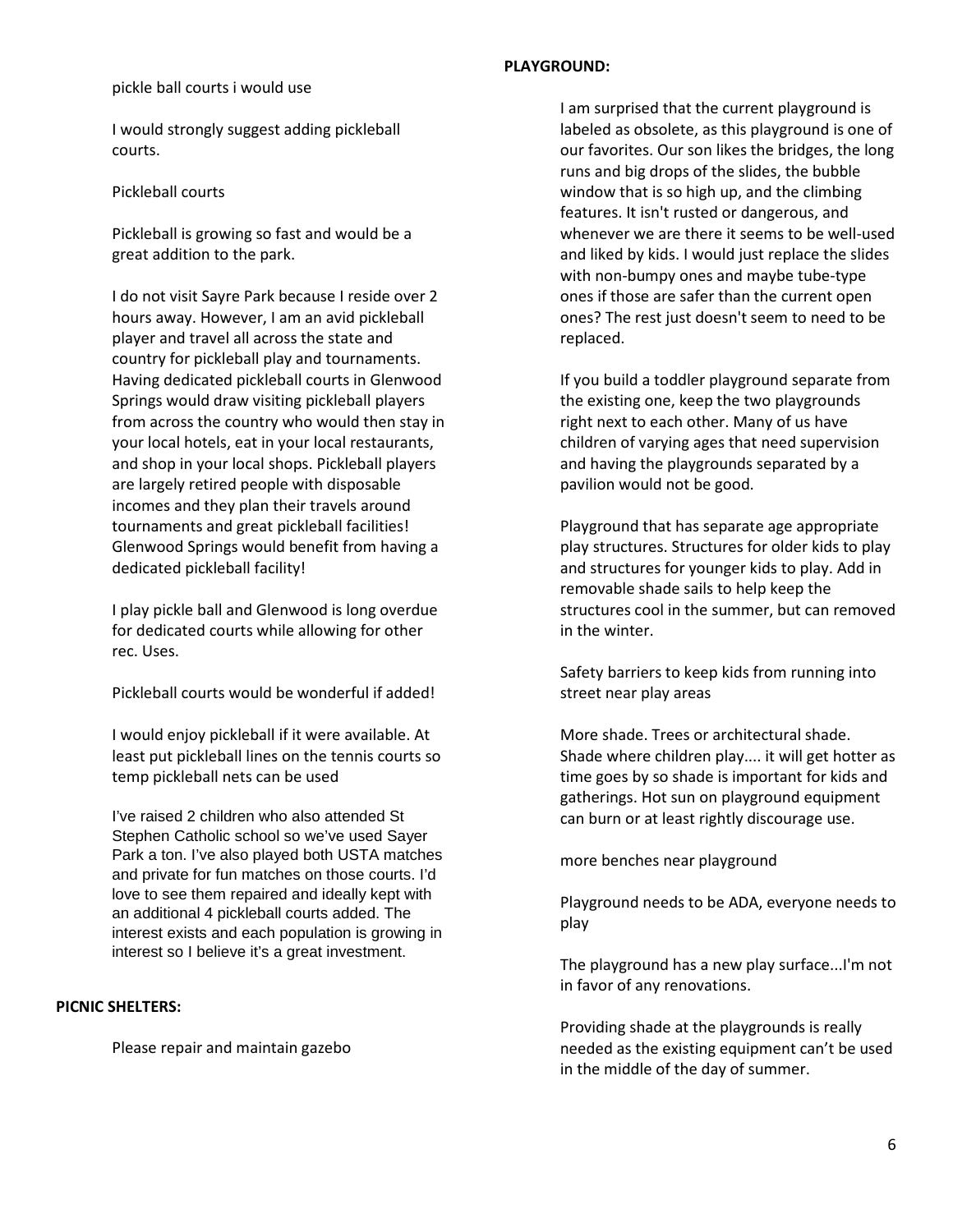It's a great park. I would love more shade and some updates fun play structures. I go there a lot over the summer with my two kids. I don't use it much at all for sports so I don't really have huge preferences there.

Look at the park playground facilities in Battlement Mesa, Rifle they are great facilities with fantastic play areas and nice landscaping.

Both kids loved the playground as is. It's not like kids are bored with that equipment. Please don't replace it just to replace it. Modern playground equipment sucks.

Both kids loved the playground as is. It's not like kids are bored with that equipment. Please don't replace it just to replace it. Modern playground equipment sucks.

Having a 2 yr old there aren't many parks that are sized for her so I like the plans to add a 2-5 yr old park segment.

### **RESTROOMS:**

I like option #2, but with adding additional bathrooms to the south east side of the park. I think we'd greatly benefit from having a bathroom (maybe just 1 stall) on the south western side of the park as well...

And definitely need to do something about the bathrooms.

Pertaining to the restrooms, they are always closed New bathroom by bleachers or dugouts

bathrooms updated.

I have a transsexual daughter and I sincerely believe that it would be very important to have a unisex bathroom. It is difficult for my daughter to use public bathrooms. It helps much if you take this into account. Many thanks. (Sp)

#### **STAIRS:**

Better stairs from the outfield down

### **TENNIS:**

Many searching for adequate Glenwood Springs Tennis Courts, skip any option of S P tennis, due to continued (municipal?) allowance of (unauthorized-?) school coaches (reserving-?) or just commandeering "tennis courts" space for non-tennis classroom/alternative athletic programs, assuming they have entitled exclusive right to do so on a daily(?) basis. I have witnessed occupying groups failing to allow tennis players on to The TENNIS COURTS, due to their abusive and unauthorized ordering TENNIS PLAYERS that their choice to use one or both TENNIS COURTS, for whatever purpose they so desire ! I have had adolescents refuse to leave the court as I and a tennis partner begin hitting on either tennis court. Others commonly convene for illegal youthful tobacco, narcotic abuse, meetings, or other non-related tennis activities. Therefore, this is the Main Reason most Wanting to Play TENNIS search elsewhere to locate local TENNIS COURTS where those TENNIS COURTS are Reserved for Tennis Players.

My biggest issue with Sayre is the degradation of the tennis courts for tennis. Please resurface and stripe for tennis And or pickle ball but NO TURF. Multi use from non court activities have rendered current courts unusable for tennis. No more soccer or dancing please.

We need another spot in Glenwood with three tennis courts available for league play. The rec center has too many teams trying for the three courts and you have to have three courts together with lights to host league events

I would like to see the tennis courts eliminated, or converted to basketball if the existing basketball court was eliminated.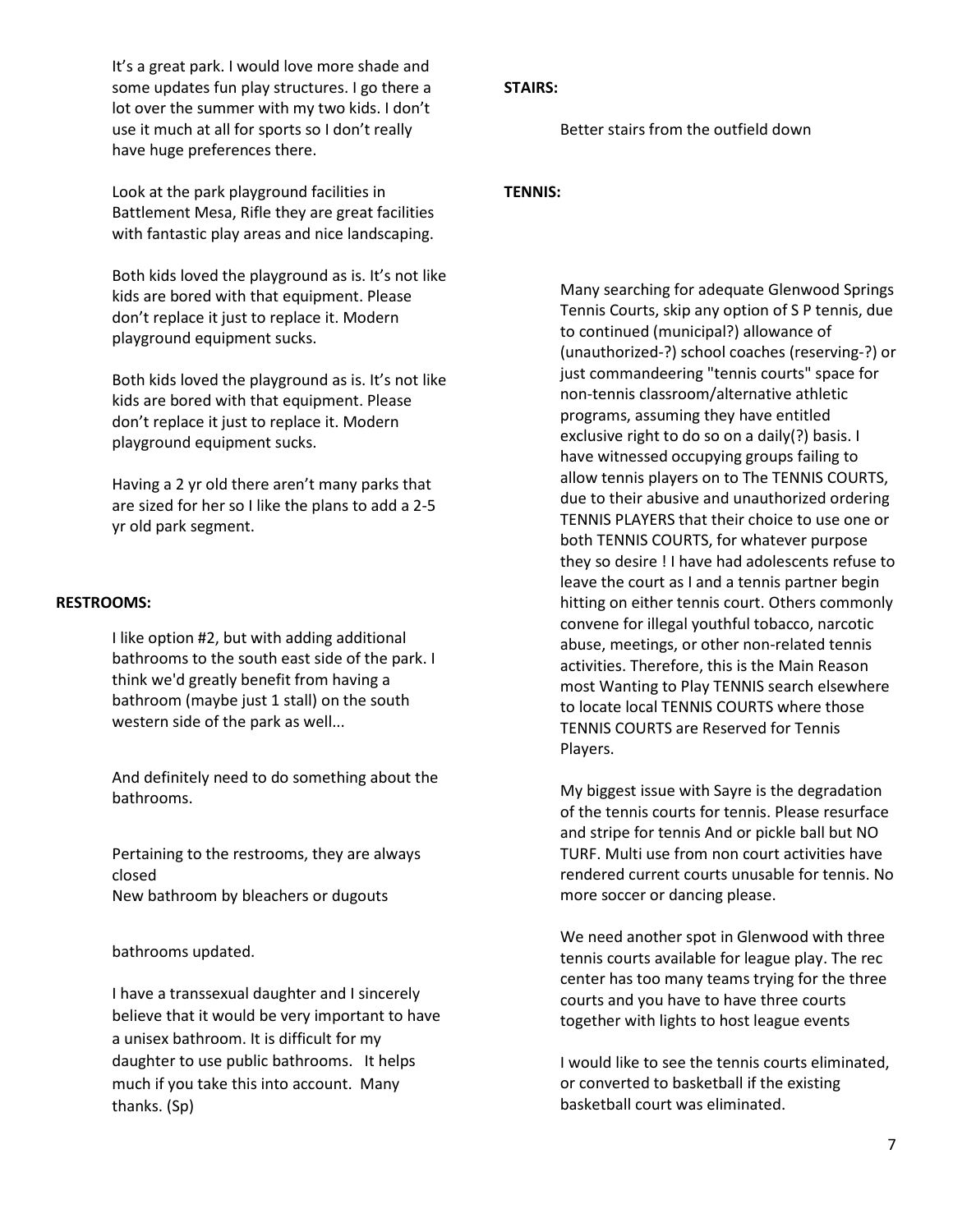The existing tennis court area is not large enough to fit 4 regulation size pickleball courts and one tennis court. This area needs to be enlarged. Also, does the plan to raise the height of the screen guarantee the protection of players on the courts from being hit by baseballs? Without this protection and/or regulated use of the courts and baseball field, I find these two uses incompatible.

and don't get rid of tennis courts.

### **VOLLEYBALL:**

The volleyball court needs to stay and if more sand could be added that would be excellent. We have a group that plays there all summer long several days a week and we're not the only ones who use it. There is no other decent sand court in town.

I am part of a large crew of people that play volleyball every Wednesday religiously in the summer and multiple other days throughout the week often. It would be devastating to us all if we lost the court.

Need children's sand pit so they don't interfere with volleyball sand.

Keep the volleyball net, just needs improvement

The current volleyball court serves as a sandbox for children so either remove volleyball and add sandbox or keep the volleyball court.

# **WALKING / BIKING:**

Bike racks.

Walkway between field and lower section widened so more people can pass.

Walking path that has signage per 1/8 mile wide enough for passing.

Add bike parking and a wide walking and bike path.

Additional bike racks to fit mountain bikes with larger tires i.e. 28in and fat tire bikes and e bikes. For kids and adults!

### **WATER FACILITIES / AMENITIES:**

Water park area would be awesome

water fountains

I think the 3rd plan on your proposal is the best. It would make me visit the park much more. With the addition of a splash park for the kids

Good water fountains that also include dog bowl feature.

The splash pads in Rifle and Basalt really draw in a crowd, last weekend there were 3 birthday parties at the park in Rifle just because of the splash pad. It would really fill a gap for the community to have a place to come together and enjoy the outdoors together, that doesn't cost a fortune for a family.

Definitely need a water feature in the park.

water fountains

Splash pad water feature

Water fountains for drinking water

The water feature sounds fun but only will be needed if there isn't already another free public water park in town.

More water fountains in the park.

I believe the water splash pad that is going to be put in downtown should be put at Sayre Park instead.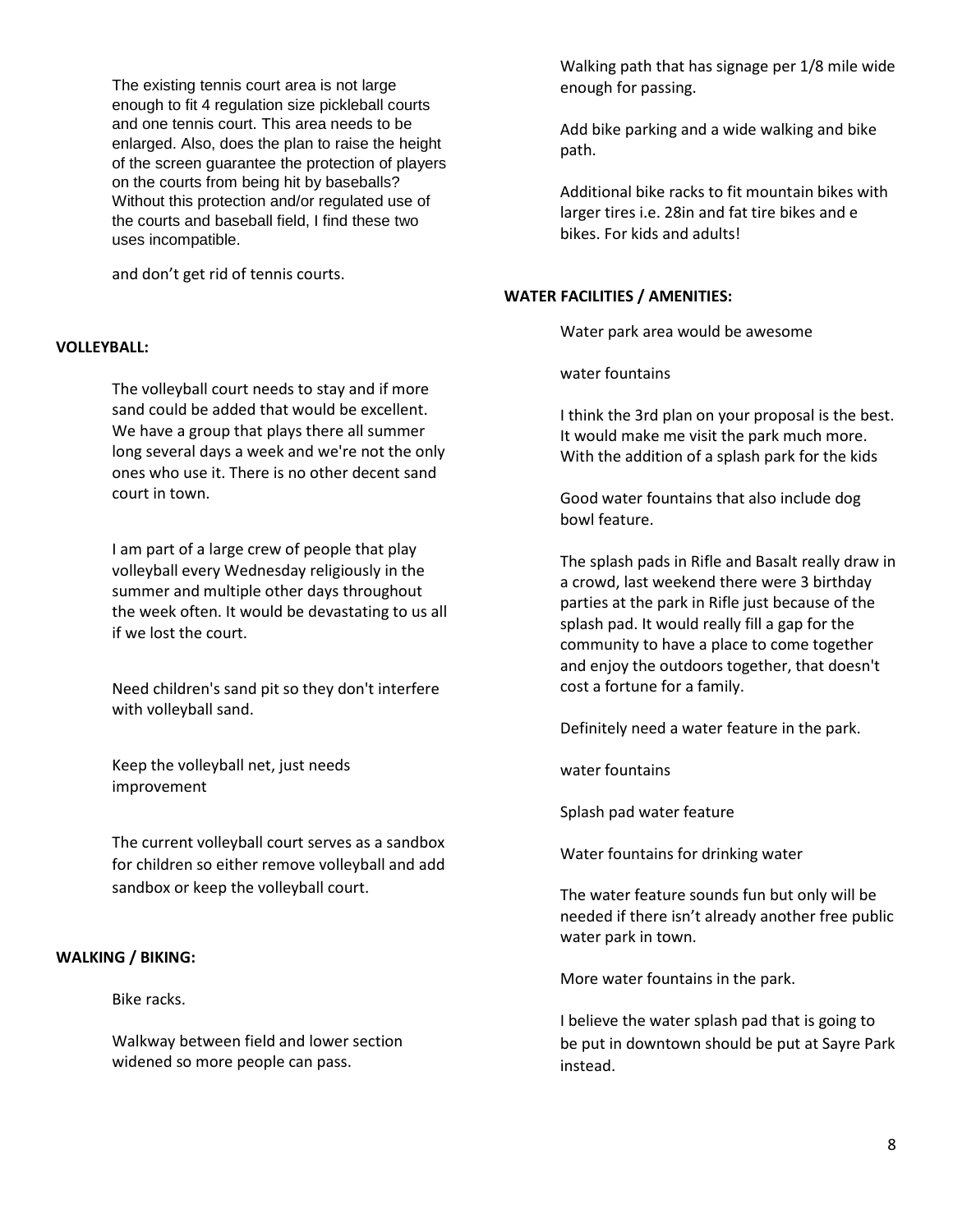Splash pad near/on playground (perhaps this is represented by water feature on playground question).

Water fountain.

With water being a focal point of Glenwood Springs I would really to see a splash pad installed for kids to cool off.

Sources of water, with colored lights in a fountain at night (Sp)

# **WINTER USES:**

Ice skating rink

Love the sledding hill.

I think protecting as much of the sledding hill as possible is important due to how heavily it is used all winter long.

### **GENERAL:**

Do not use the park much at all now. Did often when kids were young (now grown) and for coaching soccer and for playing tennis. Appreciate it now for open space, gathering spot and seeing community use. Believe it should remain multi purpose and perhaps enhanced a bit (pickleball as example) for updated use.

I have nothing else to add. Based on this questionnaire I suggest adding neutral answers to pick as I had to choose an answer that I wasn't knowledgeable about. And please, for the gender question include 'Other'.

We use the park frequently. These suggested improvements seem totally unnecessary. If the playground needs to be modified for accessibility then do that. Otherwise this is a complete waste of money and resources. The playground was just refurbished last year. The plan should also address the unnecessary grass mowing. I often see the city maintenance crew mowing the ball field when the grass does not

need to be cut. The city has a real problem with wasteful spending and inefficient operations and this park improvement plan is a perfect example.

I live less than .5 mile from the park & our family NEVER visits the park: square pegs, round holes. None of the options offer us any reason to visit the park. NO ADDED ATTRACTIONS. Believe me, we are not alone, your parkgoers per acre data proves that. Instead, we regularly travel up to 2 hours to visit parks in the western slope.

I feel that the steps from the middle to lower area should be replaced - they are and have been a safety hazard. Other than that, this is a waste of money to determine a problem that we do not have. Yes, spruce things up a bit, but then take care of the area. This has been allowed to just wear away. Grass gets mowed and that is about it. This survey is slanted with no option to voice an opinion other than whoever wrote it. Additionally, just who are the so-called stake holders??? I can throw a rock to the park and routinely get tennis balls in my front yard. I am not a stakeholder and none of my neighbors are either. This is one more stacked opinion project that does not reflect the priorities of the community. Whose priority is this anyway??? It is not the citizens even though they have to pay the bill for it.

Leave the park open for play, utilization, enjoyment ... not filled up with historical monuments that take away play space. This is a well used park.

Another area of games for larger kids (Sp)

Include a stage for musical group events (kiosk or something similar) (Sp)

The grandstand is historic and great. Please don't mess with it much.

Sprucing up bathrooms, stairs, and fixing basketball facilities should be the priority.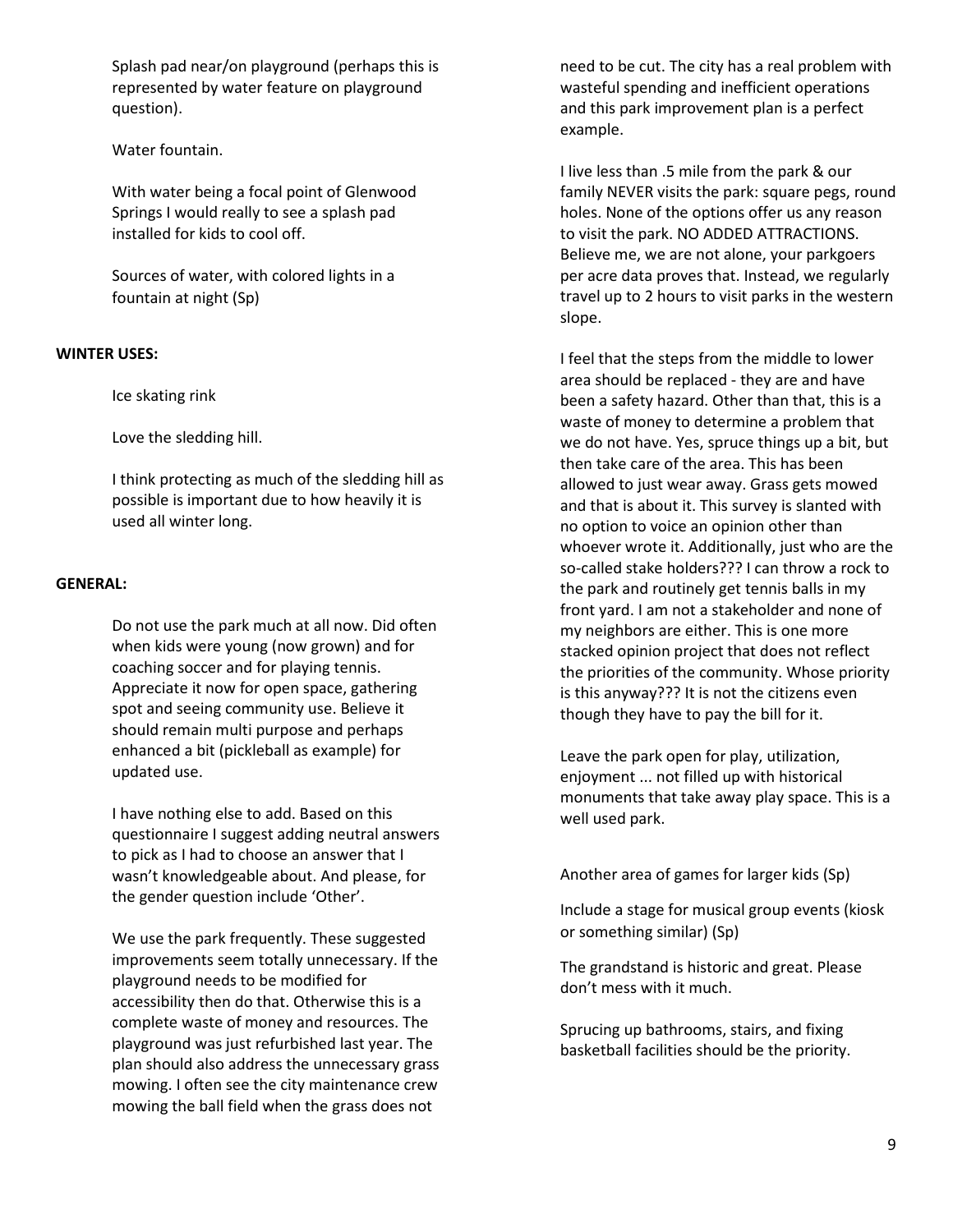Biking signage and historic signage near picnic pavilion is sufficient- we don't need a "historic plaza". Too much!

Things for the older people to enjoy like in El Jebel

Glenwood needs a Sayre upgrade. Keeps the kids active and off the video games.

#### Clock

The homeless make the park yucky, especially the bathrooms where they sleep.

I actually think we're trying to do too much with the park and that we should remove a few of the active sport facilities to make room for more passive use space and landscape enhancements.

My preferred use is open space.

Please don't pack in too much stuff. Having open areas is good.

I see a lot of travelers stop at Sayre park for a break. As a parent we stop at specific parks during are road trips. A park that draws in additional visitors will benefit the town as a whole.

Needs to be a family friendly place- adults want to feel welcome as well!

Love options 1 or 2 for renovations. We use this park frequently and are excited to hear improvements are in the works! Choose designs that keep maintenance costs minimal.

I like option 2 the most

I would love to see Veltus Park tennis court and basketball courts resurfaced

Improve the tennis court at Veltus Park to make it more usable and tennis friendly

#### **PARK IS CURRENTLY ACCEPTABLE:**

My concern as a citizen is that as little money as possible be spent on this. The park is fine and we have tons of parks in the city. If we have all that extra money, give it back to the taxpayers in a refund.

I think it is great as is. I walk there every day. Our community uses it well. It doesn't seemed packed with people or empty.

leave it alone as much as possible.

Sometimes change is not better. Overall I'm very satisfied with Sayre Park as is.

Great multi use park. Don't ruin it

I feel there are more urgent matters to address in Glenwood than spending too much on Sayre Park. The turf at Sayre is in great condition and putting in new irrigation at this point would be a waste of money. There are amenities a town our size is lacking particularly for locals. Two examples are a gymnastics facility and a Senior Center. Take care of our locals GWS!

Frequently in the evenings I notice that all areas of the park seem to be in use simultaneously and everyone is getting along and having a great time. Not much "improvement" is needed.

No, just leave the park the way it is

I think that Sayre Park is a wonderful community space that has served us well. I love it as it is, and would like to see only minimal changes made to its appearance and the functionality of the bathrooms, but no drastic change.

Keep the current mixed use character of the park.

Sayre Park is just fine as is. Maybe some improvements, but no need to spend a bunch of money on something that already functions just fine. Especially on synthetic turf!